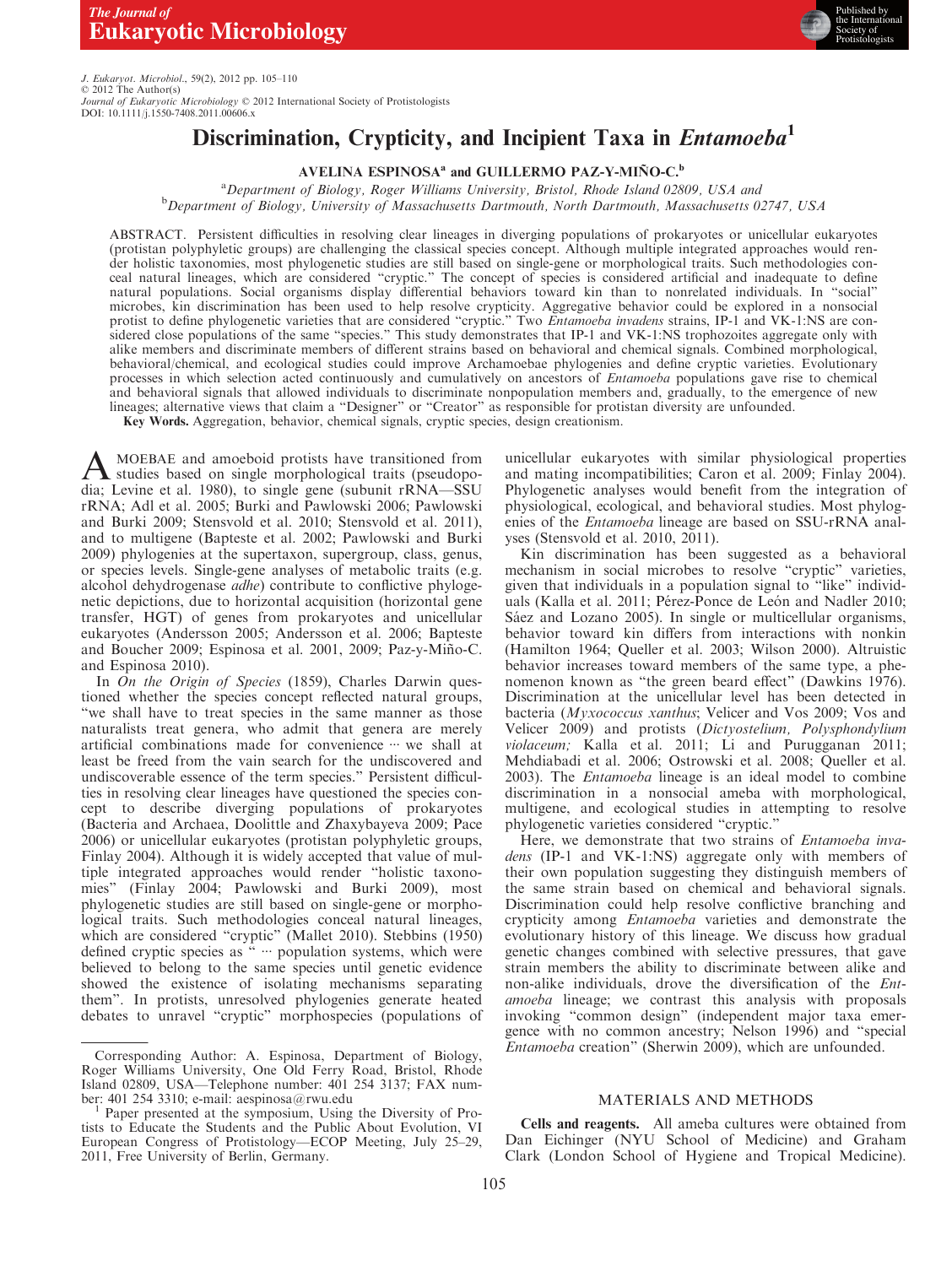Entamoeba invadens strains IP-1 and VK-1:NS were grown at 25 °C under axenic conditions in flat-bottomed 48-well plates containing 1.4 ml of TYI-S-33 (Diamond 1968) containing 10% ABS (Sigma-Aldrich, St. Louis, MO) modified from Espinosa et al. (2001, 2009). Additional media components were purchased from Fisher Scientific (Agawam, MA), Sigma-Aldrich, and Atlanta Biologicals (Atlanta, GA). Growth counts were averaged from three replicate wells and three separate experiments.

Growth conditions and trophozoite growth rates. Entamoeba *invadens* strains were inoculated at  $4 \times 10^2$  cells/ml in 1.4 ml of media in 48 well plates and incubated at 25 °C. Every 24 h aliquots of cells were harvested by chilling, and the cell density was determined using the Cellometer Vision HS RF-150 (Nexcelom BioScience LLC, Lawrence, MA). Trophozoites were subcultured every 72 h by transferring  $4 \times 10^2$  cells/ml of culture into 1.4 ml of fresh medium and repeating the incubation and cell density determinations as described. Each time point cell density value was determined using triplicate cultures.

Morphological and aggregative measurements. Cell density, cell size, cell spatial distribution, number of aggregated trophozoites, number of aggregated clusters per surface area, and average distance between clusters were examined using a Zeiss Axiovert 40 CFL fluorescent microscope (10X or 32X; Micro-Tech Optical, New England Inc., Bloomfield, CT). Digital images of each well (1.4 ml) were analyzed to determine interactions among strain and nonstrain members. Images were processed with the Image-Pro Software (Micro-Tech Optical, New England Inc.).

Fluorescent labeling of *Entamoeba invadens* cells. CellTracker Red and Green CMFD (Invitrogen, Carlsbad, CA) were used to fluorescently label E. invadens VK-1:NS and IP-1 cells. Briefly,  $1 \times 10^5$  trophozoites were harvested by chilling and centrifuged at 1,361 g for 20 min. Trophozoite pellets were resuspended gently in CellTracker Red (1:3 dilution in DMSO) and CellTracker Green CMFD (1:100 dilution in DMSO). Two incubation periods (30 min) followed by a 5-min PBS plus formaldehyde fixing period and a final resuspension in 1.4 ml media were performed following the manufacturer's protocol. Cells were then incubated at 25 °C for 36 h and analyzed at 12, 14, 18, and 36 h following the dyeing procedure. All experiments were performed in triplicate. To eliminate potential toxicity of both dyes, nondyed trophozoites were analyzed at the same time points. Table 1 shows the six

Table 1. Experimental combinations of Entamoeba invadens IP-1 and VK-1:NS labeled with CellTracker Red and/or Green CMFD fluorescent tags (Invitrogen).

| Unlabeled                   | Labeled (green or red)                                        |  |
|-----------------------------|---------------------------------------------------------------|--|
| IP-1/VK-1:NS                | IP-1 $(green)/VK-1:NS (red)$<br>$VK-1: NS (green)/IP-1 (red)$ |  |
| IP-1 alone<br>VK-1:NS alone | IP-1 (green)/IP-1 (red)<br>VK-1:NS (green)/VK-1:NS (red)      |  |

combined sets. Entamoeba invadens IP-1 and VK-1:NS strains were dyed with both fluorescent tags, alone and together.

#### RESULTS

Entamoeba invadens IP-1 and VK-1:NS aggregate with members of their own strain and maintain separation from clusters of nonalike ameba. Quantitative data of individual trophozoites (average length, width, and surface area) show that both strains are morphologically distinguishable when combined traits are examined. As seen in Table 2, IP-1 is larger, wider, and elongated (length  $28.77 \pm 3.52 \text{ }\mu\text{m}$ ; width  $23.04 \pm 1.81$  µm) and VK-1:NS is smaller, narrower, and rounded (length  $21.20 \pm 2.04$  µm; width  $17.50 \pm 1.45$  µm). The average distance between IP-1 clusters is smaller (17.10  $\mu$ m) than between VK-1:NS clusters (69.71  $\mu$ m) when examined at the three time points (12, 18, and 36 h).

Pair combinations of IP-1/VK-1:NS labeled with green/red or, in the reciprocal, red/green dyes (Table 1) were placed together and grown in the same well. IP-1 trophozoites formed distinct and separate color clusters, which expanded in 12, 18, and 36 h without mixing with members of the other strain; a similar pattern of fluorescent single color clusters was observed for VK-1:NS trophozoites. For example, IP-1 aggregated in green clusters; VK-1:NS in red clusters; or IP-1 aggregated in red clusters; VK-1:NS in green clusters (Fig. 3–8). In contrast, when E. invadens VK-1:NS trophozoites were labeled with green and red dye and placed together in the same well, aggregation occurred between all trophozoites, showing strong strain association behavior. Large fluorescent yellow clusters (green  $+$  red) increased after 12, 18, and 36 h (Fig. 9–11). Similar behavior was shown by pair combinations of E. invadens IP-1 trophozoites that were labeled with green/red dyes (Fig.

Table 2. Phenotypic characterization of Entamoeba invadens IP-1 and VK-1:NS.

| Characteristics                                | Entamoeba invadens IP-1 | Entamoeba invadens VK-1:NS |
|------------------------------------------------|-------------------------|----------------------------|
| Average length $(\mu m)$                       | $28.77 \pm 3.52$        | $21.20 \pm 2.04$           |
| Average width $(\mu m)$                        | $23.04 \pm 1.81$        | $17.50 \pm 1.45$           |
| Number of ameba per<br>cluster $(\mu m)$       | > 20                    | > 20                       |
| Average distance between<br>clusters $(\mu m)$ | 17.10                   | 69.71                      |
| Unlabeled trophozoites                         |                         |                            |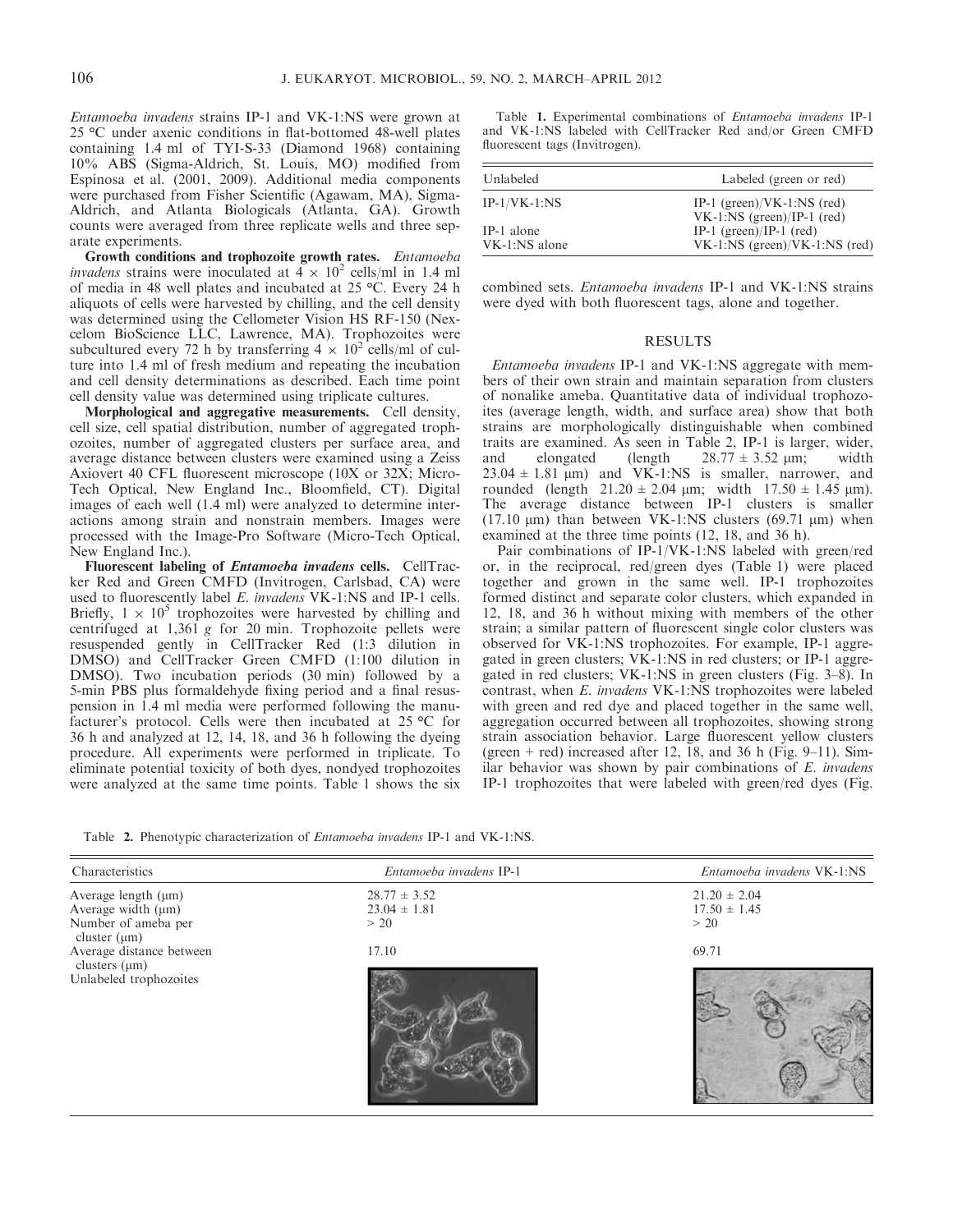12–14). Histograms showing fluorescent yellow surface area at 12, 18, and 36 h for aggregating strain members (IP-1/IP-1 or VK-1:NS/VK-1:NS two-color overlapping clusters) are depicted in Fig. 15. IP-1/VK-1:NS growing together showed little or no mixed aggregation, no yellow overlapping clusters (Fig. 15). There was no detectable toxicity in the trophozoites with either dye for the length of the experiments (36 h, control data not shown).

## DISCUSSION

Entamoeba invadens IP-1 and VK-1:NS have been studied as molecular models of encystation (Byers et al. 2005; Mitra et al. 2010), or as part of single-gene phylogenetic analyses of



Fig. 1, 2. Phenotypic characterization of Entamoeba invadens, see figures within Table 2.

the Entamoeba lineage (Stensvold et al. 2010, 2011). Little is known about their morphological, ecological, and behavioral properties or their evolutionary history inside their reptilian hosts' gut. Based on combined measurements of individual trophozoites (average length, width, Table 2), we established clear differences: IP-1 is larger, wider, and elongated (length  $28.77 \pm 3.52$  µm; width  $23.04 \pm 1.81$  µm, Fig. 1) and VK-1:NS is smaller, narrower, and rounded (length  $21.20 \pm 2.04$  µm; width  $17.50 \pm 1.45$  µm, Fig. 2). The average distance between aggregated clusters of IP-1 (17.10  $\mu$ m) is greater than between aggregated clusters of VK-1:NS (69.71  $\mu$ m) (Table 2).

Our findings provide evidence that nonsocial protists have evolved discrimination skills previously attributed mainly to social organisms. *Entamoeba invadens* IP-1 and VK-1:NS are able to discriminate between and interact preferentially with strain members. Distinct green or red clusters of combined sets (e.g. IP-1 red/VK-1:NS green or IP-1 green/VK-1:NS red; Table 1) suggest discrimination and nonaggregative behaviors with nonstrain members (Fig. 3–8). Fluorescent yellow clusters formed by E. invadens trophozoites increased in size with time if placed with members of the same strain (IP-1 green/IP-1 red; VK-1:NS green/IP-1 red; Fig. 9–14).

The number of studies on cooperative behaviors of social microbes have increased in the last decade: discriminationdependent resource production (e.g. siderophores; Griffin et al. 2004), quorum sensing (Keller and Surette 2006; Parsek and Greenberg 2005), biofilms (Nadell 2009), aggregative motility (Chaine et al. 2010; Kraemer and Velicer 2011; Vos and Velicer 2009), and formation of fruiting bodies (Kalla et al.



Fig. 3–8. Discrimination shown by two strains of Entamoeba invadens, IP-1 and VK-1:NS; Fig. 3–5. Fluorescent micrographs of IP-1, labeled green, and VK-1:NS, labeled red, were taken with the same field of view at three different times. 3. Initial aggregates show distinct clusters formed by two strains at 12 h. 4. Intermediate aggregates show distinct clusters of two strains at 18 h. 5. Large aggregates show distinct clusters formed by two strains at 36 h. Fig. 6–8. Fluorescent micrographs of inversely labeled strains, IP-1, labeled red; VK-1:NS, labeled green, were taken with the same field of view at three different times. **6.** Initial aggregates show distinct clusters at 12 h. 7. Intermediate aggregates show distinct clusters at 18 h. 8. Large aggregates show distinct clusters formed by two strains at 36 h. The surface area of individual ameba, aggregates, and overlapping areas were determined by Image-Pro software (Micro-Tech Optical New England Inc.). Scale bar, 1 mm.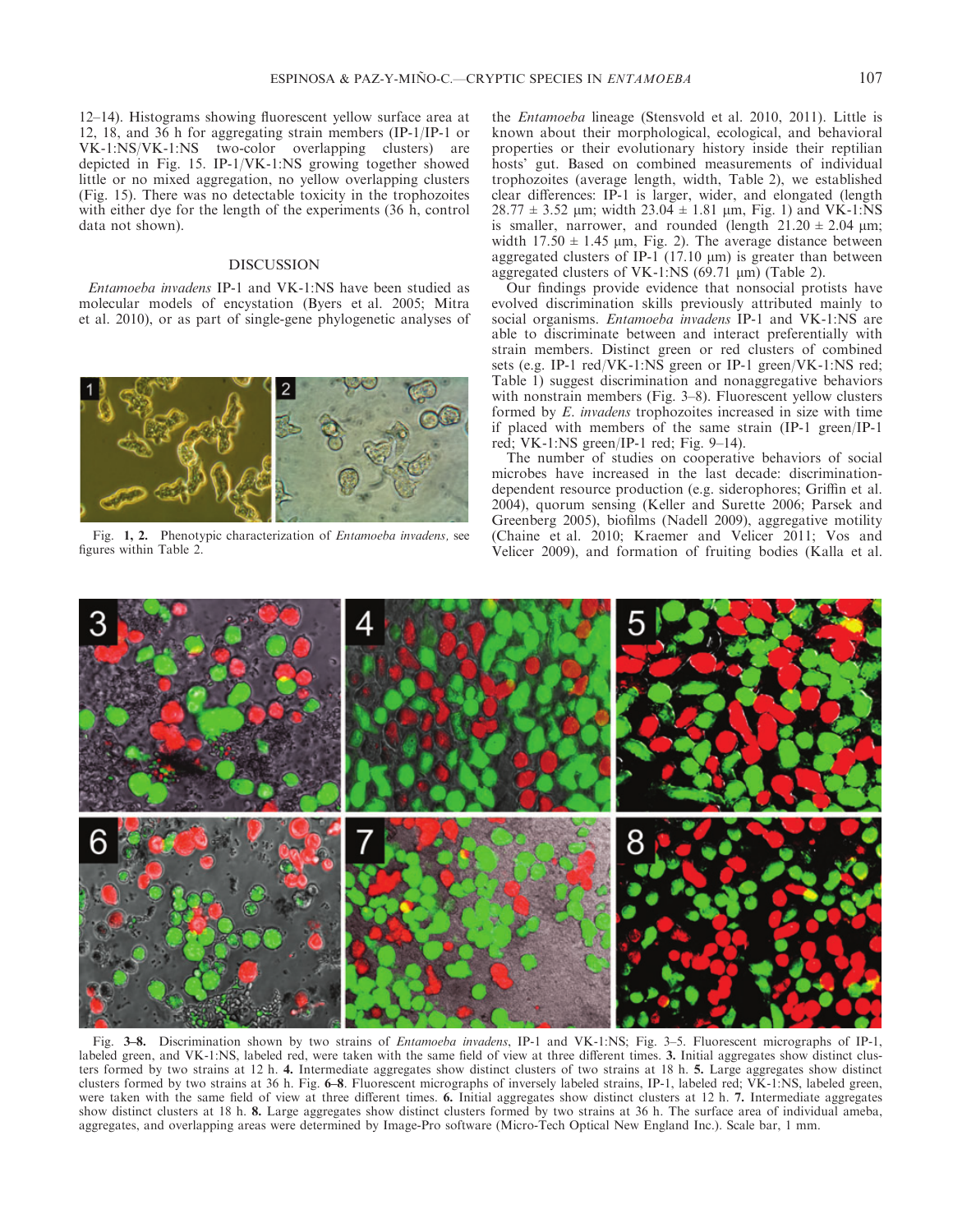

Fig. 9–14. Aggregative behavior shown by strains of pure *Entamoeba invadens* cultures with either IP-1 or VK-1:NS cultures. Fluorescent micrographs were taken with the same field of view at three different times. 9–11. E. *invadens* IP-1 (half of the cells are fluorescently labeled green, and the other half fluorescently labeled red) trophozoites mix equally creating an overlapping fluorescent yellow area that increases with time. 9. Yellow surface area at 12 h. 10. Yellow surface area at 18 h. 11. Yellow surface area at 36 h. 12–14. E. *invadens* VK-1:NS (half of the cells are fluorescently labeled green, and the other half fluorescently labeled red) trophozoites mix equally creating an overlapping fluorescent yellow area that increases with time. 12. Yellow surface area at 12 h. 13. Yellow surface area at 18 h. 14. Yellow surface area at 36 h. The surface area of individual ameba, aggregates, and overlapping areas were determined by Image-Pro software (Micro-Tech Optical New England Inc.). Scale bar, 1 mm.



Fig. 15. Yellow surface area  $(\mu m)$  histograms that quantitate the aggregative behavior of each combination of Entamoeba invadens IP-1 and/or VK-1:NS cultures (pure and mixed). The increasing yellow surface area is shown at 12, 18, and 36 h with error bars. The surface area of individual ameba, aggregates, and overlapping areas were determined by Image-Pro software (Micro-Tech Optical New England Inc.). Results were averaged from three replicate wells and three separate experiments (error bars shown).

2011; Mehdiabadi et al. 2006; Strassmann and Queller 2011). Most research in chemical signaling in nonsocial protists has focused in feeding, defense, invasiveness, or reproductive behaviors (e.g., marine eukaryotes; dinoflagellates; algae, parasitic amoeba; Brodsky 2009; Paul et al. 2007; Strom et al. 2007; Zaki et al. 2006). Upon sensing the human pro-inflammatory cytokine tumor necrosis factor, E. histolytica trophozoites migrate directionally and initiate infection (Blazquez et al. 2008; Tavares et al. 2000). This is the first study to show strain association as a trait in nonsocial ameba, suggesting that discrimination might have evolved as an adaptation not limited to sociality.

In protists, "cryptic" varieties are defined as morphospecies composed of strains with different physiological abilities or mating incompatibilities (Caron et al. 2009). Morphological phylogenies ignore the importance of physiological, ecological, and behavioral traits (Finlay 2004; Pawlowski and Burki 2009). The anaerobic Archamoebae (Entamoebae and pelobionts) were historically placed at the base of the eukaryotic tree, as "primitive eukaryotes" that lacked mitochondria (Embley and Martin 2006). Recent phylogenomic analyses of 100 genes support the grouping of three highly divergent amoebae Dictyostelium, Entamoeba, and Mastigamoeba within the class Conosea (Bapteste et al. 2002). Single-gene analyses of metabolic traits (e.g. alcohol dehydrogenase adhe) contribute to conflictive phylogenetic depictions, due to horizontal acquisition (HGT) of genes from prokaryotes and unicellular eukaryotes (Andersson et al. 2006; Bapteste and Boucher 2009; Espinosa et al. 2001, 2009; Paz-y-Miño-C. and Espinosa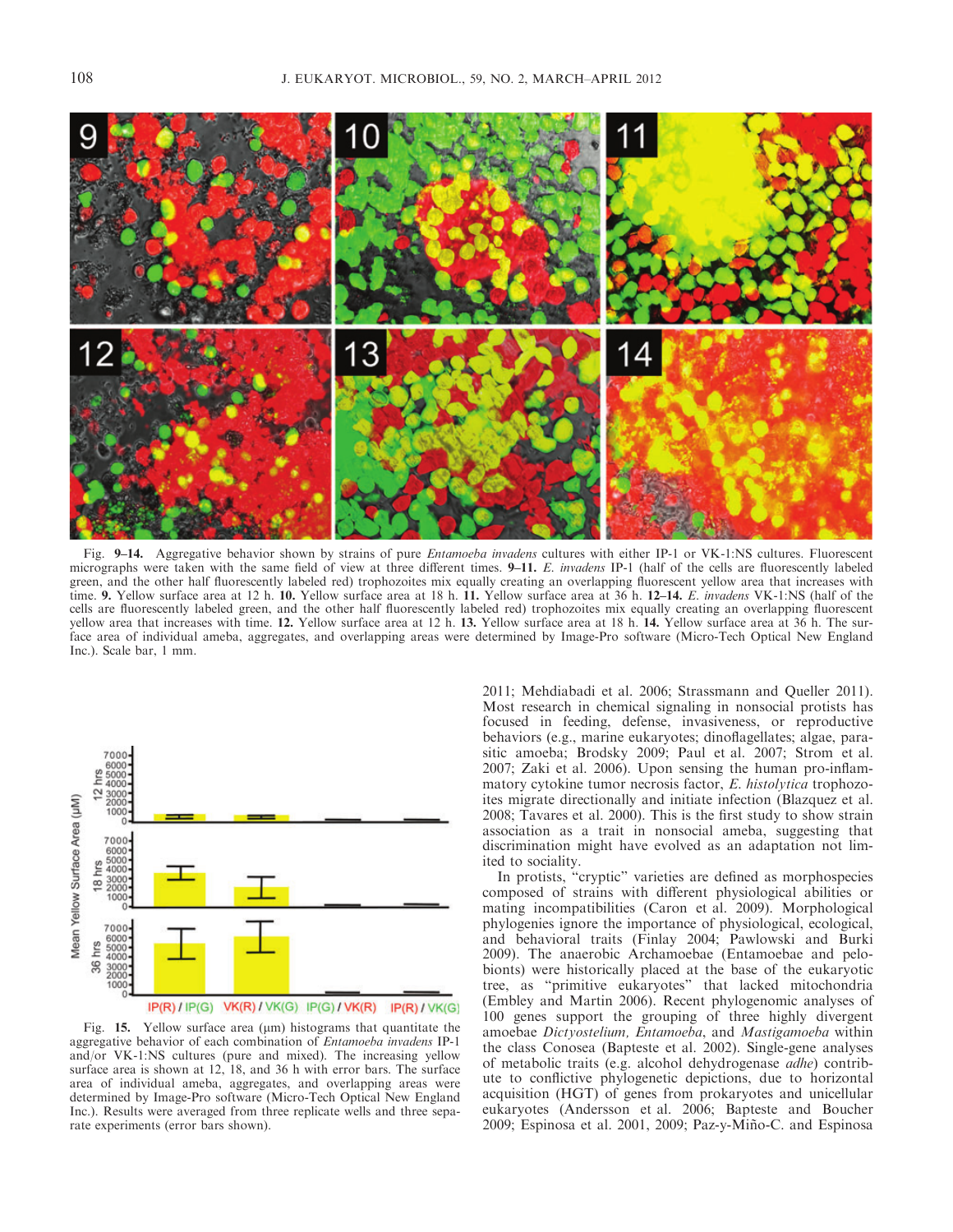2010). If single-celled protists display aggregative behavior only with alike-members, we can use measurable traits to reveal traditionally "cryptic" varieties in the Entamoeba lineage and improve the Archamoebae phylogenies and, possibly, of other nonsocial unicellular eukaryotes.

This study demonstrates that trophozoites aggregate only with members of their strain suggesting that they may also distinguish among close and distant relatives based on chemical and behavioral signals. Adaptations to different ecological environments (37 °C vs. 23 °C hosts; intestinal pH, oxygen sensitivity) and horizontal gene exchange could have influenced diversification.

#### CONCLUSIONS

Here, we demonstrate that two strains of E. invadens (IP-1 and VK-1:NS) aggregate only with members of their own population. Chemical discrimination could help resolve conflictive branching and crypticity among Entamoeba varieties and clarify the evolutionary history of this lineage. But the generation of new lineages via classical evolutionary trajectories has been challenged by proponents of "common design" or "separate ancestry" of complex molecular structures (Luskin and Gage 2008) and major taxonomic lineages (Nelson 1996) and by advocates of a "creation model" for Entamoeba parasitic origin (Sherwin 2009). Design creationists claim that "common ancestry is merely an assumption that governs interpretation of the data, not an undeniable conclusion" (Luskin and Gage 2008). The creation model proposes that created Entamoeba "progressed from originally free-living single-celled eukaryotes (neutral or beneficial) toward a pathogenic condition after 'The Fall'" (Sherwin 2009). Both alternatives hypothesize supernatural causation to life's essential evolutionary processes. Our case study suggests behavioral traits can be used to address the origin and evolution of the Entamoeba lineage, strengthening the Darwinian perspective. It is possible to envision an evolutionary process in which selection acted continuously and cumulatively on intermediates and ancestors of Entamoeba populations, which evolved chemical and behavioral cues to discriminate nonstrain members and gradually diversified into new lineages; sudden emergence of newly "designed" or "created" extant *Entamoeba* is improbable.

### ACKNOWLEDGMENTS

We thank the VI European Congress of Protistology and the International Society of Protistologists for sponsoring the symposium, Using the Diversity of Protists to Educate the Students and the Public About Evolution, and Free University of Berlin for hosting it. A. Espinosa is supported by NIH-NCRR grant  $# 2$  P20RR16457-11 and G. Paz-y-Miño-C. by the Center for Teaching Excellence at University of Massachusetts, Dartmouth. Kate Higgins provided technical assistance.

#### LITERATURE CITED

- Adl, S. M., Simpson, A. G., Farmer, M. A., Andersen, R. A., Anderson, O. R., Barta, J. R., Bowser, S. S., Brugerolle, G., Fensome, R. A., Fredericq, S., James, T. Y., Karpov, S., Kugrens, P., Krug, J., Lane, C. E., Lewis, L. A., Lodge, J., Lynn, D. H., Mann, D. G., McCourt, R. M., Mendoza, L., Moestrup, Ø., Mozley-Standridge, S. E., Nerad, T. A., Shearer, C. A., Smirnov, A. V., Spiegel, F. W. & Taylor, M. F. 2005. The new higher level classification of eukaryotes with emphasis on the taxonomy of protists. J. Eukaryot. Microbiol., 52:399–451.
- Andersson, J. O. 2005. Lateral gene transfer in eukaryotes. Cell. Mol. Life Sci., 62:1182–1197.
- Andersson, J. O., Hirt, R. P., Foster, P. G. & Roger, A. J. 2006. Evolution of four gene families with patchy phylogenetic distributions: influx of genes into protest genomes. BMC Evol. Biol., 6:27. DOI: 10.1186/1471-2148-6-27.
- Bapteste, E. & Boucher, Y. 2009. Epistemological impacts of horizontal gene transfer on classification in microbiology. In: Gogarten, M. B., Gogarten, J. P. & Olendzenski, L. (ed.), Horizontal Gene Transfer: Genomes in Flux. Humana Press, New York. p. 55–72.
- Bapteste, E., Brinkmann, H., Lee, J. A., Moore, D. B., Sense, C. W., Gordon, P., Duruflé, L., Gaasterland, T., Lopez, P., Müller, M. & Philippe, H. 2002. The analysis of 100 genes supports the grouping of three highly divergent amoebae: Dictyostelium, Entamoeba, and Mastigamoeba. PNAS, 99:1414–1419.
- Blazquez, S., Guigon, G., Weber, C., Syan, S., Sismeiro, O., Coppée, J. Y., Labruyère, E. & Guillén, N. 2008. Chemotaxis of *Entamoeba* histolytica towards the pro-inflammatory cytokine TNF is based on PI3K signalling, cytoskeleton reorganization and the Galactose/ N-acetylgalactosamine lectin activity. Cell Microbiol., 10:1676– 1686.
- Brodsky, V. Y. 2009. Direct cell–cell communications and social behavior of cells in mammals, protists, and bacteria. Possible causes of multicellularity. Russian J. Dev. Biol., 40:69–82.
- Burki, F. & Pawlowski, J. 2006. Monophyly of Rhizaria and multigene phylogeny of unicellular bikonts. Mol. Biol. Evol., 23:1922– 1930.
- Byers, J., Faigle, W. & Eichinger, D. 2005. Colonic short-chain fatty acids inhibit encystation of Entamoeba invadens. Cell Microbiol., 7:269–279.
- Caron, D. A., Worden, A. Z., Countway, P. D., Demir, E. & Heidelberg, K. B. 2009. Protists are microbes too: a perspective. ISME J., 3:4–12.
- Chaine, A., Schtickzelle, N., Pollard, T., Huet, M. & Clobert, J. 2010. Kin-based recognition and social aggregation in a ciliate. Evolution, 64:1290–1300.
- Dawkins, R. 1976. The Selfish Gene. Oxford Univ. Press, Oxford, 89 p.
- Darwin, C. 1859. On the Origin of Species by Means of Natural Selection, or the Preservation of Favoured Races in the Struggle for Life. 1st ed. John Murray, London 485 p.
- Diamond, L. S. 1968. Techniques of axenic cultivation of Entamoeba histolytica Schaudinn, 1903 and E. histolytica-like amebae. J. Parasitol., 54:1047–1056.
- Doolittle, W. F. & Zhaxybayeva, O. 2009. On the origin of prokaryotic species. Genome Res., 19:744–756.
- Embley, T. M. & Martin, W. 2006. Eukaryotic evolution, changes and challenges. Nature, 440:623–630.
- Espinosa, A., Perdrizet, G., Paz-y-Miño, C. G., Lanfrachi, R. & Phay, M. 2009. Effects of iron depletion on Entamoeba histolytica alcohol dehydrogenase 2 (EhADH2) and trophozoite growth: implications for antiamoebic therapy. J. Antimicrob. Chemother., 63:675–678.
- Espinosa, A., Yan, L., Zhang, Z., Foster, L., Clark, D., Li, E. & Stanley, S. L. 2001. The bifunctional Entamoeba histolytica alcohol dehydrogenase 2 (EhADH2) protein is necessary for amebic growth and survival and requires an intact C-terminal domain for both alcohol dehydrogenase and acetaldehyde dehydrogenase activity. J. Biol. Chem., 276:20136–20143.
- Finlay, B. J. 2004. Protist taxonomy: an ecological perspective. Philos Trans. R. Soc. Lond. B. Biol. Sci., 359:599–610.
- Griffin, A. S., West, S. A. & Buckling, A. 2004. Cooperation and competition in pathogenic bacteria. Nature, 430:1024–1027.
- Hamilton, W. D. 1964. The genetical evolution of social behaviour. J. Theoret. Biol., 7:1–16.
- Kalla, S. E., Queller, D. C., Lasagni, A. & Strassmann, J. E. 2011. Kin discrimination and possible cryptic species in the social amoeba Polysphondylium violaceum. BMC Evol. Biol., 27:11–31. DOI: 10.1186/1471-2148-11-31.
- Keller, L. & Surette, M. G. 2006. Communication in bacteria: an ecological and evolutionary perspective. Nat. Rev. Microbiol., 4:249– 258.
- Kraemer, S. A. & Velicer, G. J. 2011. Endemic social diversity within natural kin groups of a cooperative bacterium. Proc. Natl Acad. Sci. USA, 108:10823–10830.